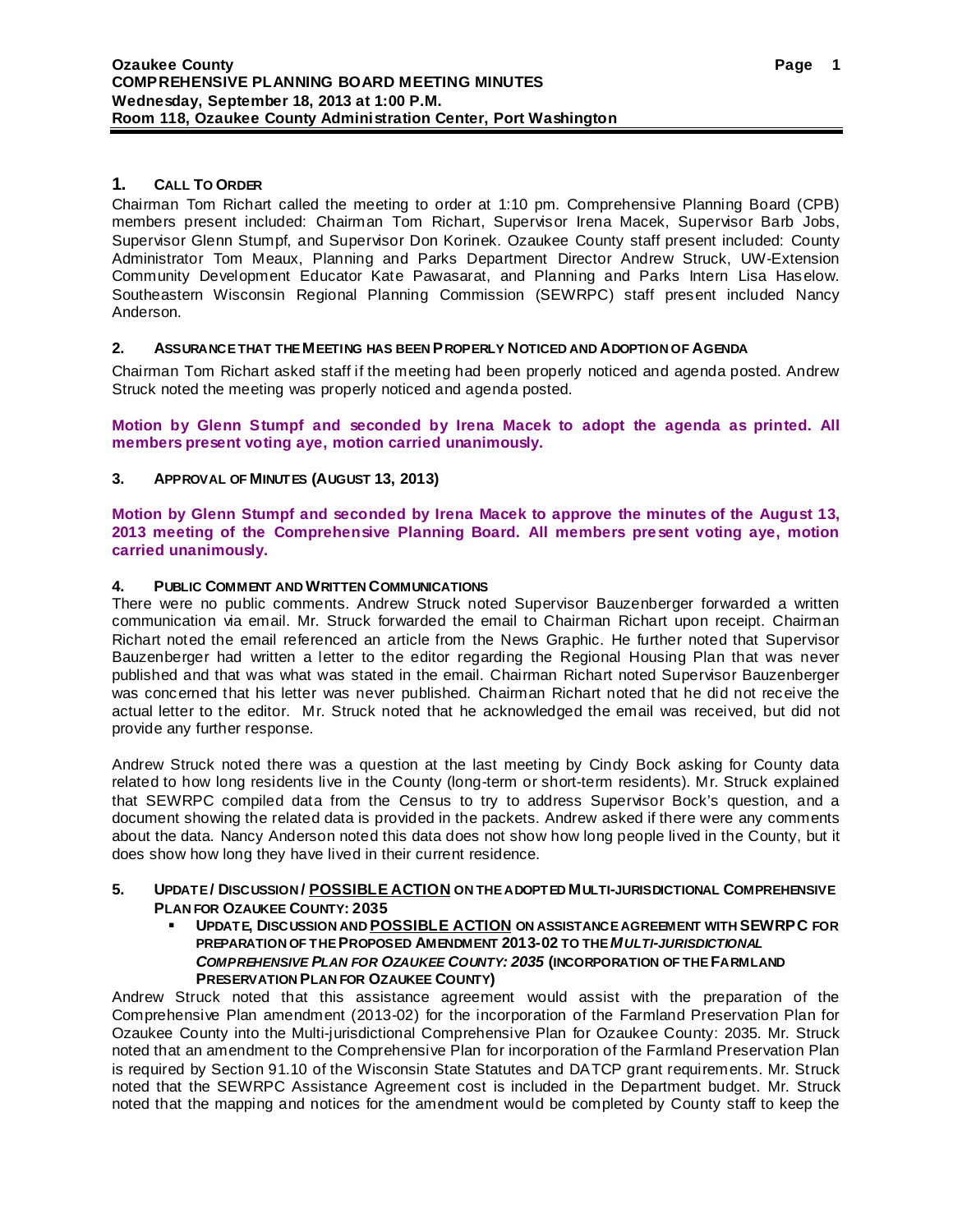agreement cost low, while SEWPRC would address the text updates in the Comprehensive Plan. Mr. Struck noted this project was referenced at the last CPB meeting and will need to be completed by the end of the year per DATCP and Statutory requirements (approved time extension per the Secretary). Mr. Struck noted that a portion of this work has already been started to stay on schedule. Chairman Richart asked for a motion to approve the assistance agreement with SEWRPC for \$2,500 to prepare an amendment (2013-02) to the Multi-jurisdictional Comprehensive Plan for Ozaukee County: 2035 that incorporates the adopted Farmland Preservation Plan for Ozaukee County into the Multi-jurisdictional Comprehensive Plan for Ozaukee County: 2035.

**Motion by Irena Macek and seconded by Don Korinek to approve the assistance agreement with SEWRPC for \$2,500 to prepare an amendment (2013-02) to the Multi-jurisdictional Comprehensive Plan for Ozaukee County: 2035 that incorporates the adopted Farmland Preservation Plan for Ozaukee County into the Multi-jurisdictional Comprehensive Plan for Ozaukee County: 2035. All members present voting aye, motion carried unanimously.**

Supervisor Barb Jobs asked if Supervisor Don Korinek, as the alternate, can vote, and Mr. Struck clarified that Supervisor Korinek can vote because Supervisor Cindy Bock is not present.

 **UPDATE, DISCUSSION AND POSSIBLE ACTION ON THE PROPOSED AMENDMENT 2013-02 TO THE**  *MULTI-JURISDICTIONAL COMPREHENSIVE PLAN FOR OZAUKEE COUNTY: 2035* **(INCORPORATION OF THE FARMLAND PRESERVATION PLAN FOR OZAUKEE COUNTY) AND SCHEDULE FOR THE REQUIRED PUBLIC HEARING PER WISCONSIN STATS. 66.1001.**

Andrew Struck noted that the Amendment 2013-02 (incorporation of the adopted Farmland Preservation Plan (FPP)) was included in the CPB packets and those changes to the text of the Multi-jurisdictional Comprehensive Plan for Ozaukee County: 2035 are shown as track changes. Mr. Struck noted that a local amendment adopted by the Town of Saukville directly impacts the FPP, so it was integrated as part of this County amendment to the County Comprehensive Plan. Mr. Struck reiterated that the text changes in the Comprehensive Plan amendment reflect what was in the adopted FPP. Mr. Struck noted the statutory requirement in Section 91.10 Wisconsin State Statutes as well as the DATCP grant requirements to incorporate the FPP as part of the Multi-jurisdictional Comprehensive Plan for Ozaukee County: 2035 in order to get re-certified. Mr. Struck noted Attachment A and Attachment B, which update the goals, objectives, policies and programs and the land use plan categories respectively, are included in the packets. He also noted that Figure 14 shows the updated percentages of planned land uses in Ozaukee County. Mr. Struck noted the four planned land use maps included in the packet show the revised planned land uses for areas affected by the FPP. Mr. Struck noted the Town of Saukville is a rural residential planned land use on the County planned land use map due to the local amendment and therefore would not be eligible for Farmland Preservation Areas (FPAs).

Chairman Richart clarified the FPP was approved as a standalone plan and we are now trying to incorporate it into the Multi-jurisdictional Comprehensive Plan for Ozaukee County: 2035 without any changes. Mr. Struck noted that DATCP is still in the review process to approve and re-certify the FPP, and this was the reason we went forward with getting the FPP approved as a standalone plan, so it could be re-certified before we incorporated it into the County Comprehensive Plan. On another note, Chairman Richart noted the Regional Housing Plan endorsement was denied last month at County Board, but the Comprehensive Plan includes a housing element that will stay the same as it has been. He noted the FPP was approved unanimously by the County Board and the goal is to incorporate it in the Multijurisdictional Comprehensive Plan for Ozaukee County: 2035. Chairman Richart noted he wants to ensure that nothing has changed as far as wording in the FPP for incorporation into the Comprehensive Plan. Andrew Struck and Nancy Anderson confirmed that nothing has changed with regard to the text for incorporation into the County Comprehensive Plan. Ms. Anderson discussed the few text changes to the housing element per the adopted FPP.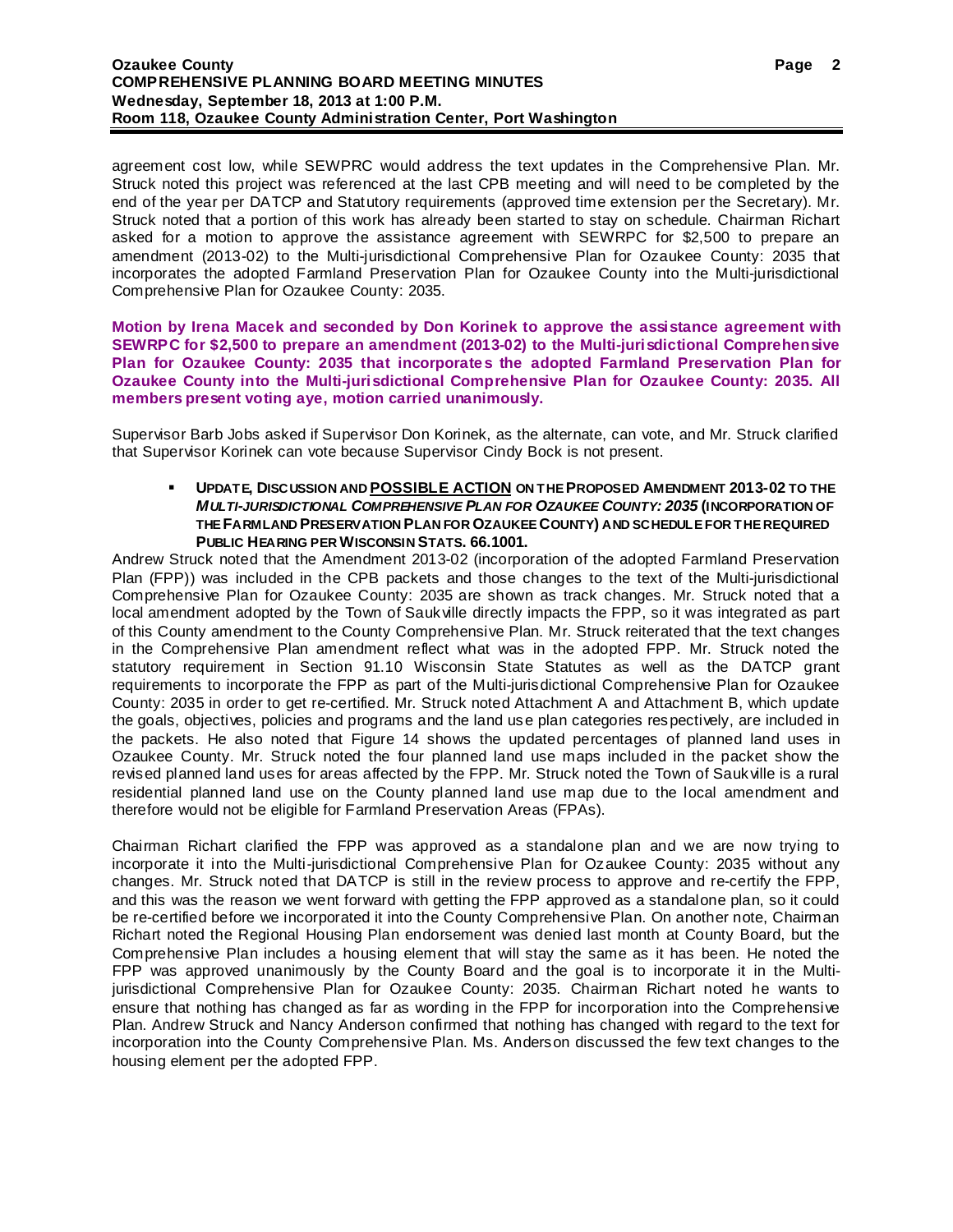#### **Ozaukee County COMPREHENSIVE PLANNING BOARD MEETING MINUTES Wednesday, September 18, 2013 at 1:00 P.M. Room 118, Ozaukee County Administration Center, Port Washington**

Nancy Anderson noted that the first page of Amendment 2013-02 summarizes the process of amendments to the Multi-jurisdictional Comprehensive Plan for Ozaukee County: 2035 and the purpose of this amendment to incorporate the Farmland Preservation Plan as a component of the County Comprehensive Plan per section 91.10(2) of the Wisconsin Statutes. Ms. Anderson also noted that the Town of Saukville is shown as rural residential on Map 96 at a minimum density of five acres per dwelling unit based on the Town comprehensive plan amendment. Ms. Anderson noted the planned land use is no longer agricultural; it is now considered rural residential. Ms. Anderson noted page 3 explains that, according to DATCP, entire parcels of land must be shown as land designated for farmland preservation with the location of wetland, environmental corridors, and isolated natural resource areas shown as overlays. Andrew Struck explained the County FPP map shows wetlands, environmental corridors, and isolated natural resource areas as overlays rather than land uses. On the County planned land use map for the Comprehensive Plan, however, these features are shown as land uses, not an overlay. Don Korinek asked for clarification about the definition of an environmental corridor. Mr. Korinek asked whether a farmer's land used partly for agriculture and partly covered by a woodlot would be affected differently by taxation. Mr. Struck noted that the woodlot would be an environmental corridor land use and probably zoned as conservancy at the local level. Mr. Struck noted that tax assessment is developed based on existing land use and not planned land use (use value assessment). Glenn Stumpf asked if it would benefit farmers to have the property overlays since DATCP gives farmers credit for the whole property this way. Mr. Struck noted that DATCP requires the entire farmland preservation parcel to be designated as farmland preservation land use with environmental features shown as overlays in the Farmland Preservation Plan. Mr. Struck noted; however, in order to stay consistent with local land use mapping, the County shows the parcels as a combination of separate land uses rather than overlays in the Comprehensive Plan. The reason for this type of planned land use mapping in the Comprehensive Plan versus the Farmland Preservation Plan is to allow for local conservancy zoning consistent with a defined land use. It is being shown as an overlay in the FPP because that is what DATCP requires and will allow for the entire parcel to be eligible for farmland preservation tax credits as long as it is in a farmland preservation area.

Nancy Anderson noted the rest of page 3 discusses town planned land use maps that were revised (Fredonia, Belgium and Saukville). Nancy noted page 5 shows the major change to the County planned land use map, which splits the former farmland protection category into farmland preservation in designated areas of Belgium and Fredonia and general agriculture in all other areas. Any other communities that had shown agricultural planned land use on their local land use map and are not participating in the FPP have been changed to general agriculture. Ms. Anderson noted there were some parcels within Belgium and Fredonia that did not meet the criteria established in the FPP for farmland preservation areas, so they are shown as general agriculture too. Mr. Struck noted the numbers on Table 102 show some small differences as compared to previous versions. Mr. Struck noted these differences were reflective of using an older (2007) parcel layer. Mr. Struck noted next year all the land uses on the County map will be changed to a new and current parcel layer. Mr. Struck noted to expedite the process, the Town of Saukville map was completed on the new parcel layer, which explains the differences in acres. Ms. Anderson noted that there were also increases in rural residential and extraction acreages in the Town of Saukville based on changes in the local Town of Saukville planned land use map.

Ms. Anderson noted page 7 also shows that the 2010 Wisconsin Wetland Inventory was used for mapping, rather than the 2005 layer that was previously used. She noted page 8 states that Fredonia and Belgium maps were updated to reflect the FPP and Saukville was updated to reflect changes by the Town Board as part of a local comprehensive plan amendment.

Ms. Anderson noted the County map was updated to reflect the FPP changes. Chairman Richart asked what changes were made in the sentence at the top of page 8. Andrew noted it may have been a spacing error, but no significant changes were made.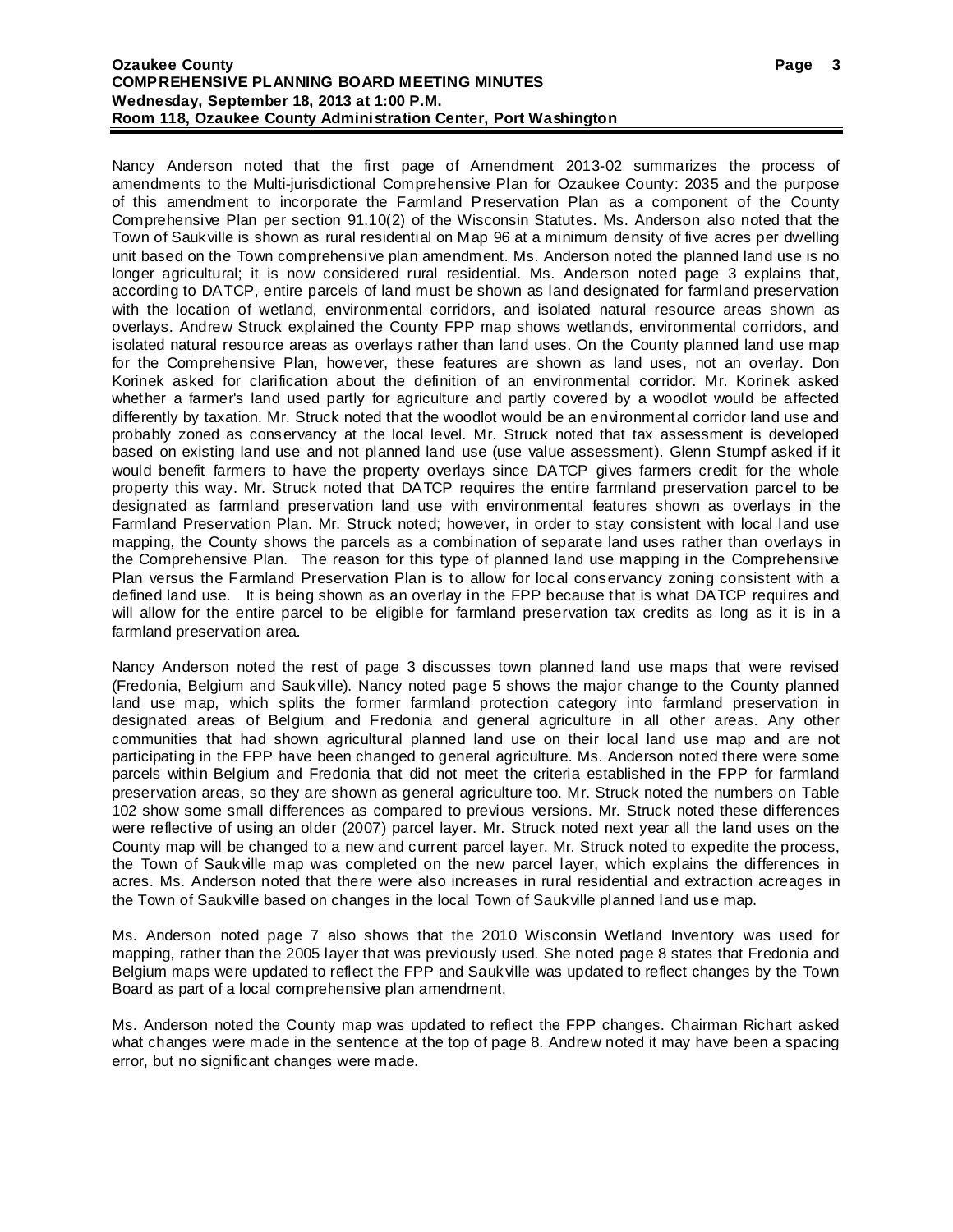Ms. Anderson noted page 9 describes that the FPP will be adopted as an amendment to the Multijurisdictional Comprehensive Plan for Ozaukee County: 2035. The FPP updates the goals, objectives, policies and programs in the Comprehensive Plan. She noted once this amendment is adopted there will not be any inconsistencies between the two plans. Mr. Struck noted the FPP had a slightly narrower scope, so the Comprehensive Plan program priorities were not changed as part of the FPP. Chairman Richart asked if priorities are included in the FPP. Andrew noted they are, but they do not override priorities in the Comprehensive Plan. Chairman Richart asked for any further questions.

Nancy Anderson noted Attachment A also uses track changes to show how the FPP revised the goals and objectives in the adopted Comprehensive Plan. Nancy noted approximately 75 percent of the changes are in the agricultural, natural, and cultural resources element, shown through page 10.

Tom Richart noted the word "study" changes to "develop" on page A-3 as part of the revisions from the adopted FPP, so it is a bit more affirmative. Mr. Struck noted part of that change also comes from the fact that we are now moving on to the next step. Tom Meaux, Glenn Stumpf and Andrew Struck discussed the fact the Land Preservation Board is charged with studying, developing and implementing this issue. Chairman Richart noted page A-7 also shows a similar change.

Nancy Anderson noted page A-10 shows that the FPP did include some changes to the housing and transportation elements. Nancy noted the next several pages describe changes made to goals, objectives, policies, and programs in the land use element (page A-10), housing use element (page A-11), transportation element (page A-12), utilities and community facilities element (page A-12), and economic development (page A-13).

Chairman Richart noted he would like to discuss the housing element in detail. Nancy Anderson noted the goals and objectives are included in the housing element of the Multi-jurisdictional Comprehensive Plan for Ozaukee County: 2035 already and the policies and programs are reflective of the adopted FPP. Don Korinek asked what is meant by "promoting" housing. Andrew Struck noted that it is a recommendation that local government consider promoting different lot sizes, housing sizes, and densities. Mr. Struck noted that it is meant to encourage local governments to consider all the housing options.

Nancy Anderson noted the bottom of page A-11 also adds a point to encourage new housing in sewer service areas. Mr. Korinek asked whether this plan targets mostly Belgium and Fredonia. Mr. Struck noted the FPP covers the entire County, but the farmland preservation areas (FPAs) that can collect farmland preservation tax credits are limited to designated areas in the Towns of Belgium and Fredonia.

Andrew Struck noted that the City of Mequon is an incorporated City that has a sewer service area that does not include the whole City. Andrew noted to preserve farmland the City of Mequon might consider developing urban densities in their sewer service areas. Ms. Anderson noted it is also possible to have a sewer service area in a town if there is the density of development.

Ms. Anderson noted the top of page A-12 provides some clarifications to programs per the adopted FPP. There is also a new program per the FPP to encourage infill housing development, which promotes developments in existing neighborhoods rather than developing new areas. Chairman Richart asked to see the section in the FPP and Ms. Anderson noted this topic is shown on pages 6-17 in the Farmland Preservation Plan.

Ms. Anderson noted page A-12 discusses changes to the transportation element and utilities and community facilities element. Don Korinek asked what is meant by "green infrastructure" on the top of page A-13. Mr. Struck and Ms. Anderson noted examples include rain gardens, green roofs, stormwater management ponds, rain barrels, pervious pavement, and more.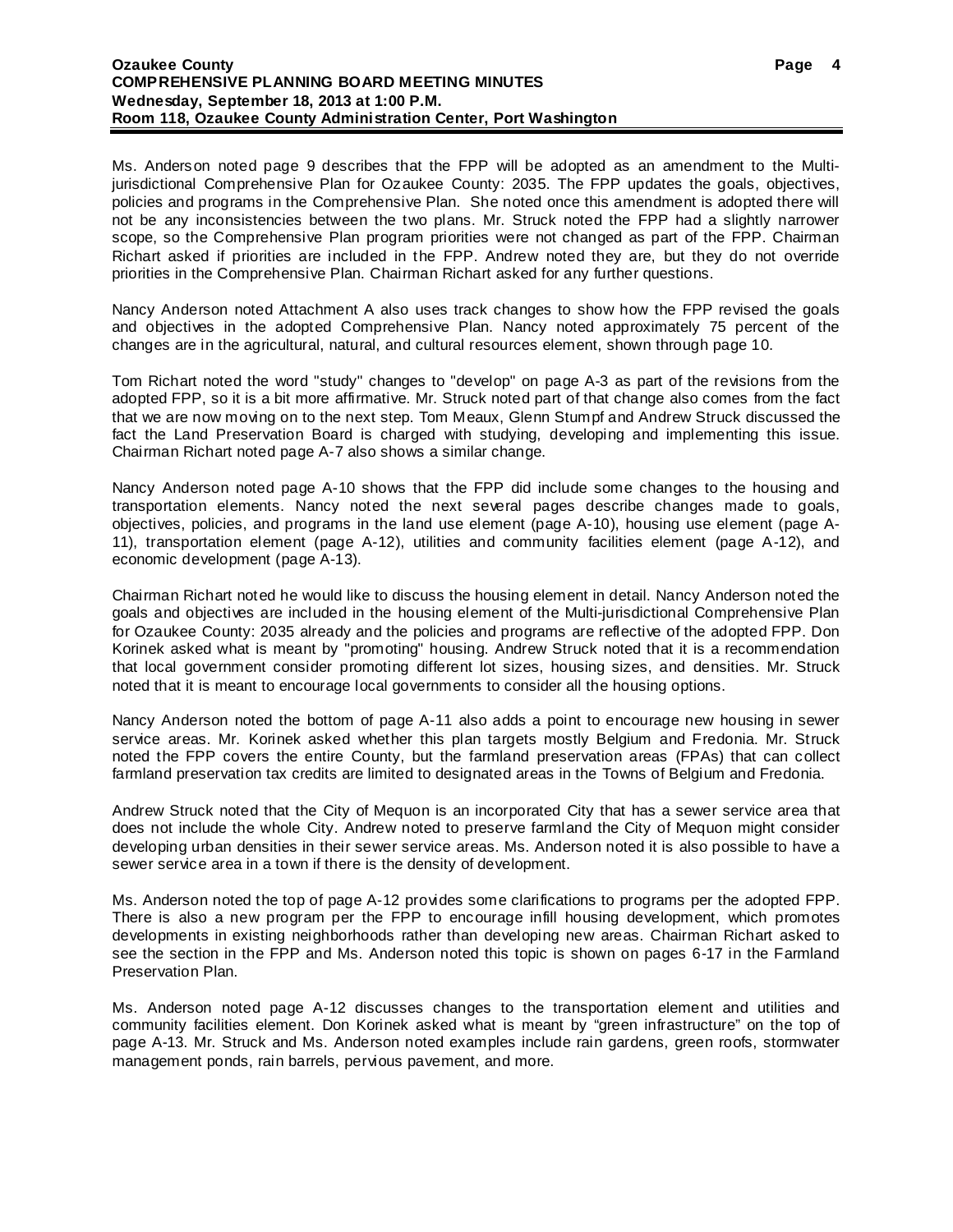Ms. Anderson noted the bottom of page A-13 discusses the economic development element. She noted there is a new goal per the FPP to consider the business cluster concept. Ms. Anderson continued discussing the changes in goals and policies per the FPP and noted there were no changes to the programs. Mr. Struck clarified that the text changes are a result of the adopted FPP. Chairman Richart noted the FPP document has a lot of information and there were not many changes to what was already in the adopted Comprehensive Plan. Tom Richart noted this means whoever prepared the Multijurisdictional Comprehensive Plan for Ozaukee County: 2035 did a very good job. Mr. Struck noted many of these changes were anticipated, so a lot of information was included in the adopted Multi-jurisdictional Comprehensive Plan for Ozaukee County: 2035. Mr. Struck noted most changes are a result of new inventory data that is now up to date as of 2010.

Nancy Anderson noted Attachment B is pretty self-explanatory, showing the translation between the County planned land use map and local planned land use maps. Mr. Struck noted one of the biggest visual changes shown on the County map is the rural residential planned land use shown in the Town of Saukville and the incorporation of farmland preservation areas in the Towns of Belgium and Fredonia.

Chairman Richart noted the Town of Belgium map shows environmental corridors as a planned land use per the earlier discussion. Mr. Struck noted that is correct. Mr. Struck noted in the Town of Fredonia and Belgium the dark brown shows "general agriculture" to represent agriculture not included in a FPA.

Andrew Struck noted the goal is to approve the amendment as it was reviewed and potentially amended and set the date for the required public hearing. Mr. Struck noted it was discussed to hold the public hearing at the next Comprehensive Planning Board meeting on November 19, 2013. Mr. Struck noted there will be an actual resolution (and ordinance) to recommend the adoption of the amendment by the County Board for the November CPB meeting.

Chairman Richart asked for a motion to approve the proposed amendment 2013-02 to the Multijurisdictional Comprehensive Plan for Ozaukee County: 2035.

#### **Motion by Don Korinek and seconded by Barb Jobs to approve the proposed amendment 2013-02 to the Multi-jurisdictional Comprehensive Plan for Ozaukee County: 2035 for incorporation of the Farmland Preservation Plan for Ozaukee County. All members present voting aye, motion carried unanimously.**

Chairman Richart asked for motion to schedule a public hearing per Wis Stats. 66.1001 and 91.10 on November 19, 2013 at 1:00 pm. All members present discussed the scheduling.

### **Motion by Glenn Stumpf and seconded by Irena Macek to schedule a public hearing per Wis Stats. 66.1001 and 91.10 on November 19, 2013 at 1:00 pm. All members present voting aye, motion carried unanimously.**

Tom Meaux noted this project is more about process than changes, so it should be presented to County Board that way. Andrew Struck noted he does not think a presentation is needed, but he will be at the County Board meeting to answer any questions.

## **6. PLANNING INFORMATION/NEWS AND EDUCATION & OUTREACH**

Andrew Struck noted there was an interesting article in the Milwaukee Journal Sentinel about the value of farmland in Wisconsin. Mr. Struck noted he will email the article or include it in the next packet.

Barb Jobs noted there was also a Wisconsin Farm Bureau Federation article about the cost of farmland in the Midwest. Andrew asked if Barb can send the article to him, so he can share it with the CPB in the next packet.